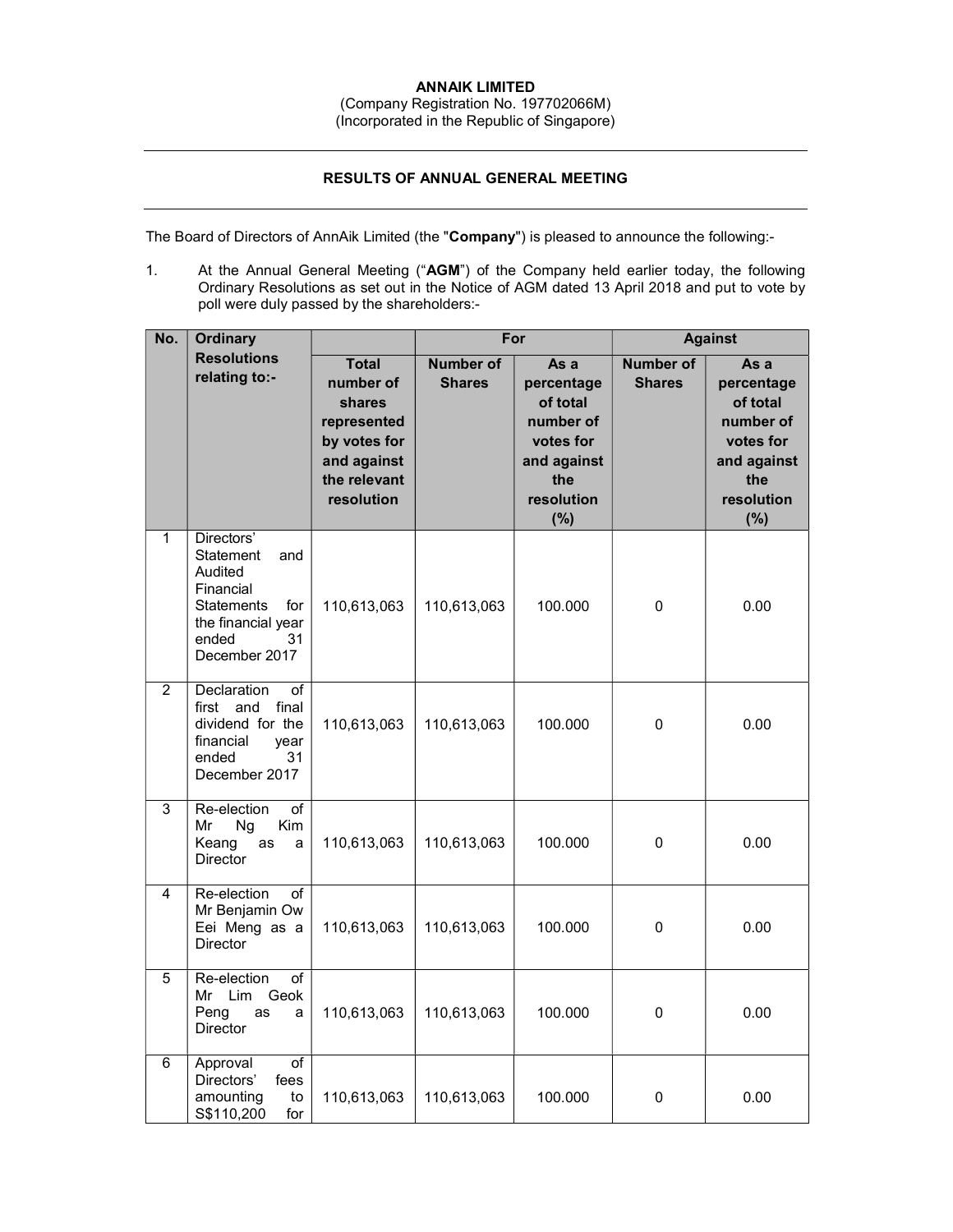| No.             | <b>Ordinary</b>                                                                                                                                  |                                                                                                                 |                                   | For                                                                                                 |                                   | <b>Against</b>                                                                                      |  |
|-----------------|--------------------------------------------------------------------------------------------------------------------------------------------------|-----------------------------------------------------------------------------------------------------------------|-----------------------------------|-----------------------------------------------------------------------------------------------------|-----------------------------------|-----------------------------------------------------------------------------------------------------|--|
|                 | <b>Resolutions</b><br>relating to:-                                                                                                              | <b>Total</b><br>number of<br>shares<br>represented<br>by votes for<br>and against<br>the relevant<br>resolution | <b>Number</b> of<br><b>Shares</b> | As a<br>percentage<br>of total<br>number of<br>votes for<br>and against<br>the<br>resolution<br>(%) | <b>Number of</b><br><b>Shares</b> | As a<br>percentage<br>of total<br>number of<br>votes for<br>and against<br>the<br>resolution<br>(%) |  |
|                 | the financial year<br>ended<br>31<br>December 2017                                                                                               |                                                                                                                 |                                   |                                                                                                     |                                   |                                                                                                     |  |
| $\overline{7}$  | Re-appointment<br>of Messrs Ernst<br>& Young LLP as<br>Auditors                                                                                  | 110,613,063                                                                                                     | 110,613,063                       | 100.000                                                                                             | 0                                 | 0.00                                                                                                |  |
| 8               | General<br>mandate<br>to<br>issue<br>new<br>shares                                                                                               | 110,613,063                                                                                                     | 110,613,063                       | 100.000                                                                                             | 0                                 | 0.00                                                                                                |  |
| 9               | Authority to allot<br>and issue new<br>ordinary shares<br>pursuant<br>to<br>AnnAik<br>Limited<br>Scrip<br>Dividend<br>Scheme                     | 110,613,063                                                                                                     | 110,613,063                       | 100.000                                                                                             | 0                                 | 0.00                                                                                                |  |
| $\overline{10}$ | Authority<br>$\overline{10}$<br>grant<br>options<br>and issue shares<br>under<br>the<br><b>AnnAik</b><br>Employee Share<br>Option Scheme<br>2013 | 20,457,672                                                                                                      | 20,457,672                        | 100.000                                                                                             | 0                                 | 0.00                                                                                                |  |
| 11              | Renewal<br>of<br>Share Buy-Back<br>Mandate                                                                                                       | 24,210,700                                                                                                      | 24,210,700                        | 100.000                                                                                             | 0                                 | 0.00                                                                                                |  |

2. The results of the poll on each resolution, as confirmed by Ardent Business Advisory Pte. Ltd. who acted as Scrutineer for the poll at the AGM and information required under Rule 704(15) of the Listing Manual Section B: Rules of Catalist ("Catalist Rules") of the Singapore Exchange Securities Trading Limited ("SGX-ST") are set out above.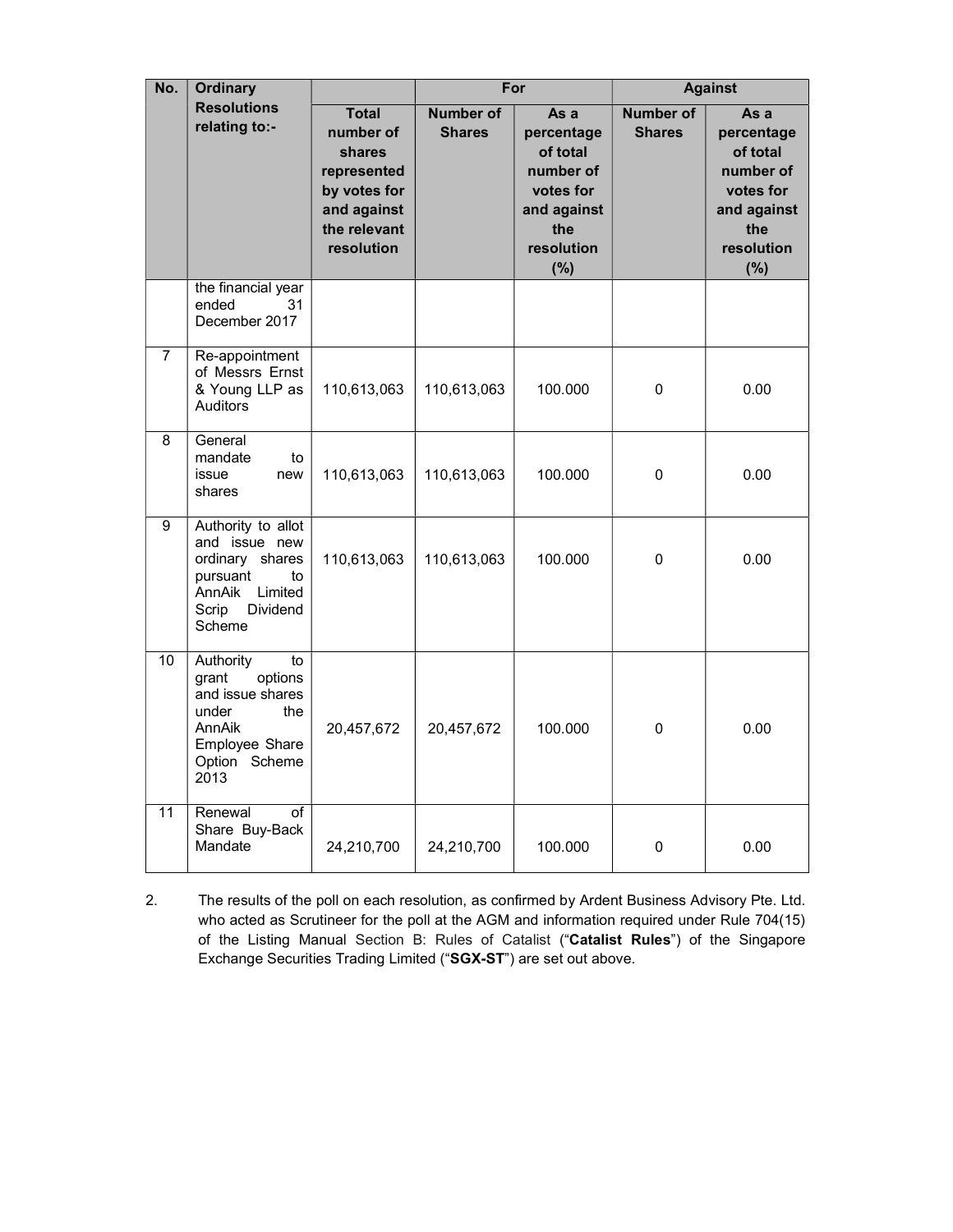3. Details of parties who are required to abstain from voting on any resolution(s):-

| <b>Resolution Number and Details</b>                                     | <b>Name</b>             | <b>Total Number of Shares</b> |
|--------------------------------------------------------------------------|-------------------------|-------------------------------|
| Resolution 10 - Authority to grant<br>options and issue shares under the | Ow Chin Seng            | 74,362,958                    |
| AnnAik<br>Employee<br>Share<br>Option<br>Scheme 2013                     | Koh Beng Leong          | 512,000                       |
|                                                                          | Ng Kim Keang            | 3,871,100                     |
|                                                                          | Ang Mong Seng           | 2,220,000                     |
|                                                                          | Lee Bon Leong           | 22,000                        |
|                                                                          | Yang Guo Ying           | 36,000                        |
|                                                                          | Teoh Chong Chye Douglas | 30,000                        |
|                                                                          | Loke Siew Meng          | 120,000                       |
|                                                                          | Low Kheng               | 8,274,924                     |
|                                                                          | Wong Hak Tong           | 10,000                        |
|                                                                          | Peh Choon Chieh         | 736,409                       |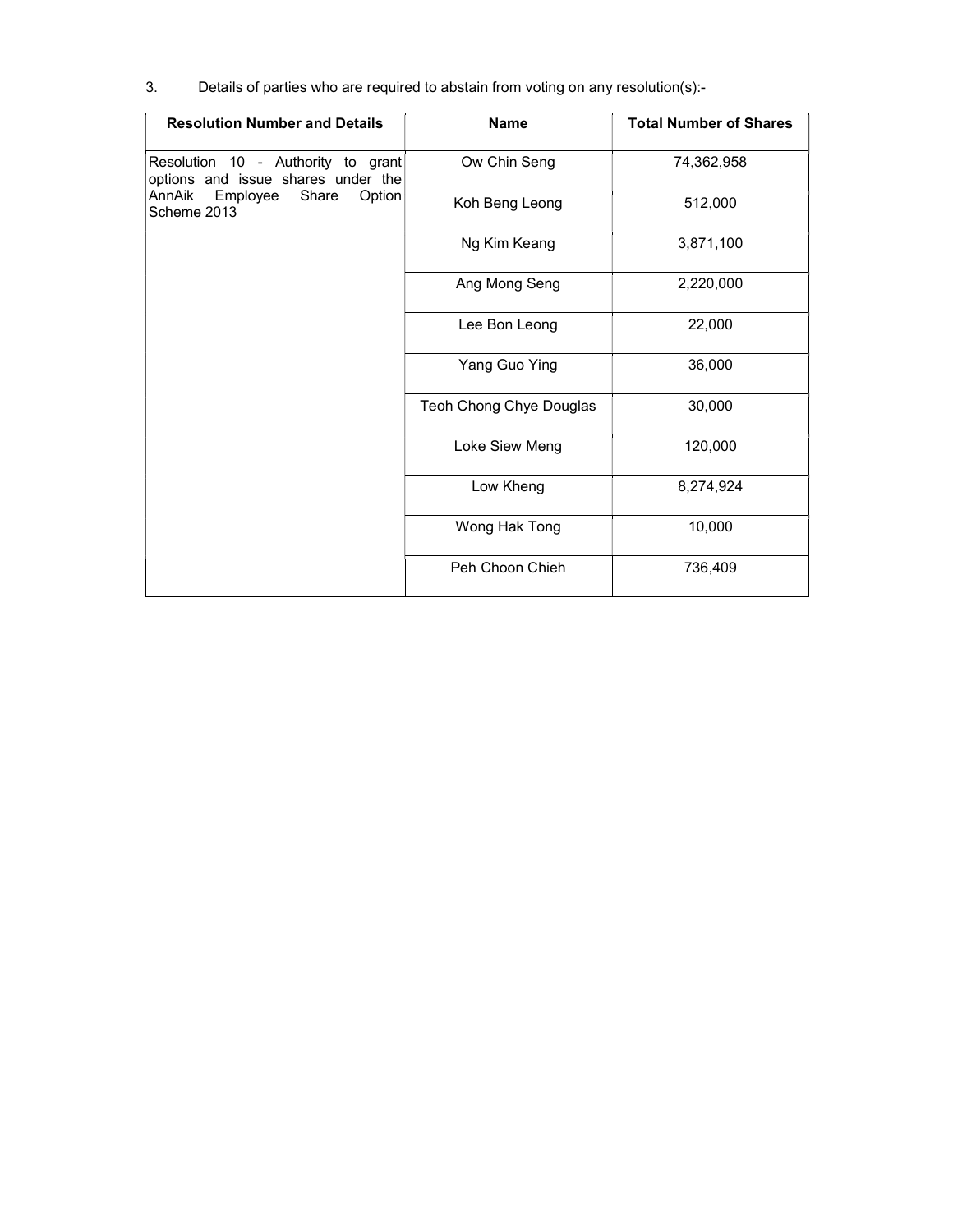| <b>Resolution Number and Details</b>                         | <b>Name</b>            | <b>Total Number of Shares</b> |
|--------------------------------------------------------------|------------------------|-------------------------------|
| Resolution 11 - Renewal of Share Buy-<br><b>Back Mandate</b> | Ow Chin Seng           | 74,362,958                    |
|                                                              | Koh Beng Leong         | 512,000                       |
|                                                              | Low Kheng              | 8,274,924                     |
|                                                              | Elsie Low Kheng Thor   | 1,697,000                     |
|                                                              | Low Chuan Seng         | 122,164                       |
|                                                              | Kwek Geok Yong         | 2,516,072                     |
|                                                              | Low Kim Chuan          | 18                            |
|                                                              | Peh Choon Chieh        | 736,409                       |
|                                                              | Lee Ah Ho              | 228,000                       |
|                                                              | Lau Siew Kwan          | 60,000                        |
|                                                              | Low Kheng Huay Joanna  | 14,400                        |
|                                                              | Low Bee Eng            | 400                           |
|                                                              | Koh Wee Leong, Vincent | 220,000                       |
|                                                              | Low Ann Kok            | 24,000                        |
|                                                              | Koh Wee Beng           | 20,000                        |
|                                                              | Lau Gee Hong           | 200                           |
|                                                              | Phua Sin Yee           | 2,664,000                     |
|                                                              | Heng Hui Lyn           | 398,200                       |

- 4. Mr Ng Kim Keang, who was re-elected as a Director of the Company, will remain as Executive Director and Chief Operating Officer, and will be considered Non-Independent Director.
- 5. Mr Benjamin Ow Eei Meng, who was re-elected as a Director of the Company, will remain as Executive Director, and will be considered Non-Independent Director.
- 6. Mr Lim Geok Peng, who was re-elected as a Director of the Company, will remain as a Chairman of the Audit Committee and a member of Nominating and Remuneration Committees and will be considered independent pursuant to Rule 704 $(7)$  of the Catalist Rules of the SGX-ST.